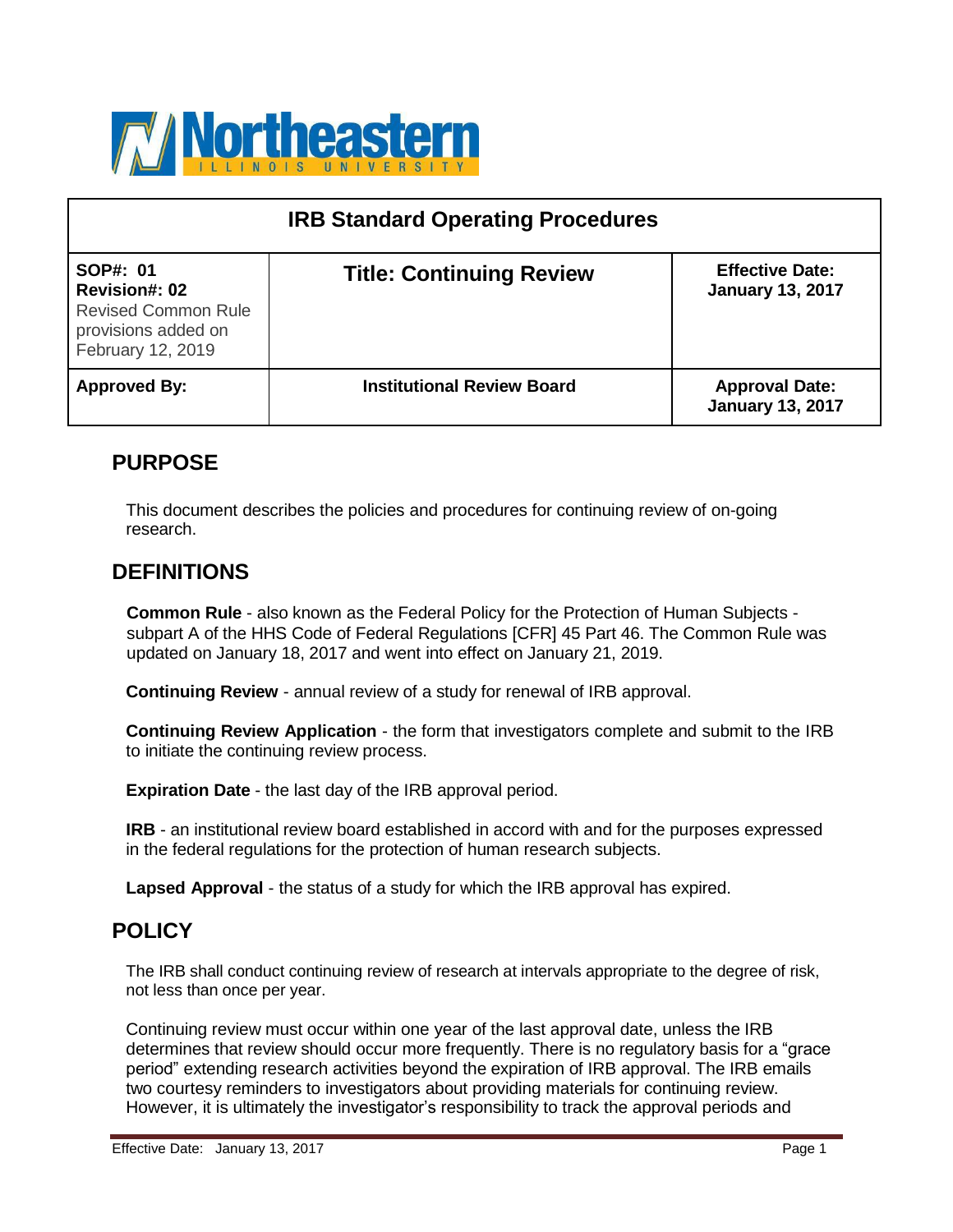ensure that IRB approval does not lapse. Failure to receive or notice IRB reminders does not absolve investigators of this responsibility, nor does it change the consequences of a lapsed approval.

If the approval has lapsed before continuing review approval has been issued by the IRB, all research must stop. No human subject activity may take place on or after the research expiration date unless the IRB finds it is in the best interest of individual subjects to continue participation in research interventions or interactions.

Continuing review must occur at a convened meeting of the full IRB.

IRB review of a proposed modification is not considered to be continuing review.

Continuing review must be substantive and meaningful, and focusing on the following:

- Whether the risk/benefit ratio for the study had changed
- Whether there are unanticipated findings involving risks to participants and/or others
- Whether any new information regarding risks and benefits should be provided to participants.

Per the revised [Common](https://www.ecfr.gov/cgi-bin/retrieveECFR?gp&SID=83cd09e1c0f5c6937cd9d7513160fc3f&pitd=20180719&n=pt45.1.46&r=PART&ty=HTML&se45.1.46_1109) Rule, unless the IRB determines otherwise, continuing review of research is not required in the following circumstances:

- Research eligible for expedited review in accordance with §46.110;
- Research reviewed by the IRB in accordance with the limited IRB review described in  $\S$ 46.104(d)(2)(iii), (d)(3)(i)(C), or (d)(7) or (8);
- Research that has progressed to the point that it involves only one or both of the following, which are part of the IRB-approved study:
	- a) Data analysis, including analysis of identifiable private information or identifiable biospecimens, or
	- b) Accessing follow-up clinical data from procedures that subjects would undergo as part of clinical care.

The IRB has the authority to decide which expedited studies will require continuing review. Expedited studies not subject to continuing review will receive an annual survey reminder of researcher responsibilities and study termination. Failure to respond to the survey will result in a hold on the PI's future submissions to the IRB.

# **RESPONSIBILITIES**

The IRB conducts the continuing review, as described below. The IRB staff sends continuing review reminders to investigators, follows standard procedures for pre-review and all staffperformed procedures that support the review process. Investigators track the expiration date and provide materials for IRB review with sufficient time so that IRB approval does not lapse.

# **PROCEDURES**

## **Courtesy Reminders**

The IRB sends two reminders to investigators about providing the materials for continuing review. The reminders are generally sent 60 and 30 days before study expiration. They are sent via email to the NEIU email account of the investigator.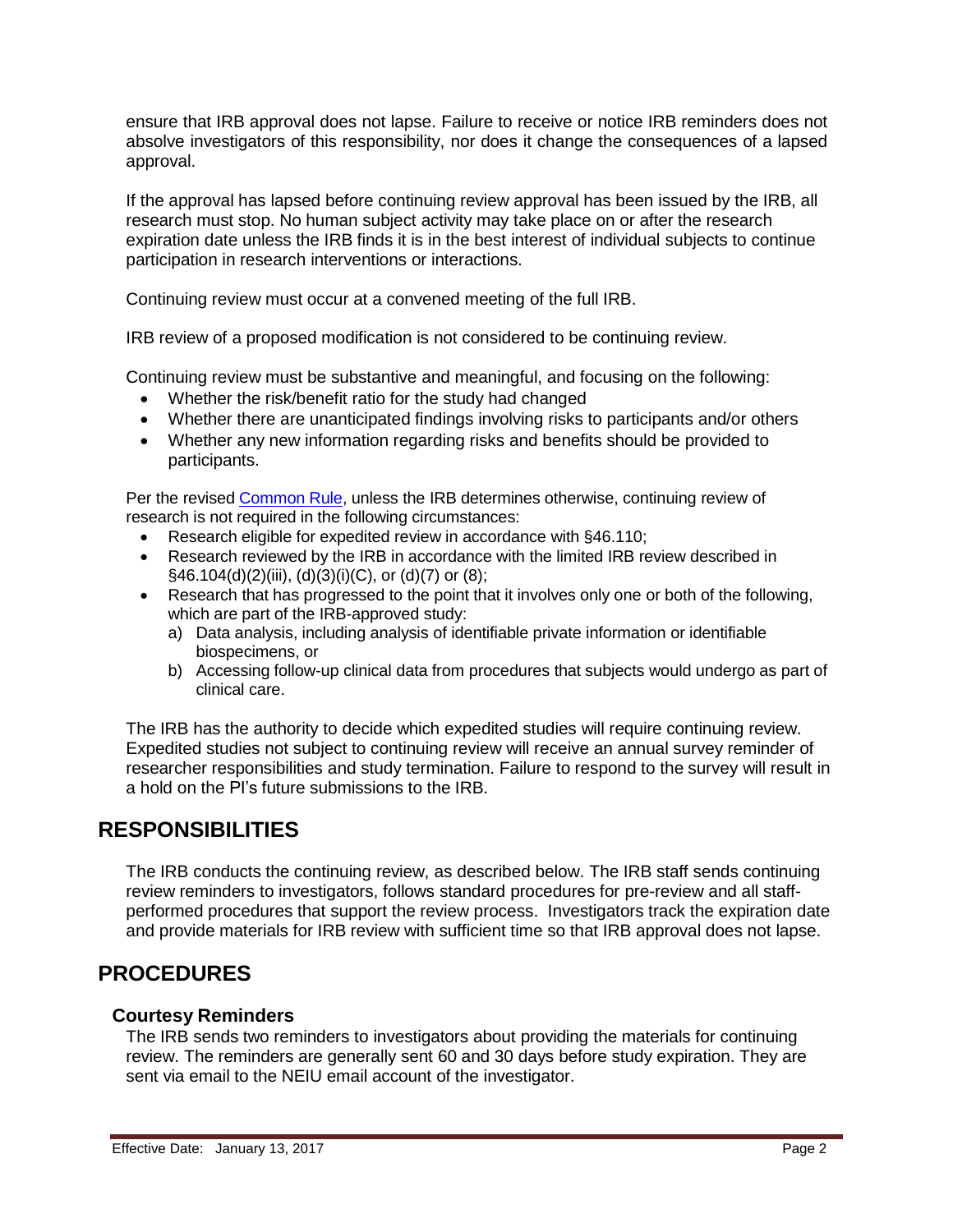## **Pre-review Procedures**

- The principal investigator (PI) will complete the most current application and forms available on the IRB website and submit a complete packet, including all supporting documentation electronically.
- The investigators are required to submit the following documents:
	- o Continuing Review application
	- $\circ$  A copy of the current approved stamped recruitment and consent documents
	- $\circ$  A copy of the clean recruitment and consent documents, if enrollment is on-going
	- o A copy of IRB approvals from partner sites, e.g., Chicago Public Schools
	- o Any new amendments
	- o Any adverse event reports
	- o Any reports to the sponsors
- Incomplete applications will not be reviewed. Missing items will be identified and requested during the administrative pre-review. If the items are not submitted within 1 week following the IRB request, the entire application packet will be sent back to the PI without review.
- Once completed application materials have been submitted, IRB staff will conduct an "Administrative Pre-review" and make note of possible issues on a pre-review document.
- All application material and pre-review notes from the administrative pre-reviewer will be shared with the IRB chair.
- The IRB chair will review the submitted material. The IRB chair will either conduct the review, or in consultation with IRB staff, assign an IRB member for formal review of the submission.

#### **Review Process**

The IRB conducts the continuing review in the same way as the initial review and using the same criteria for approval and with the same possible actions. In case any conditions need to be met before the study can be re-approved for continuation, the IRB may issue a request for modification.

The IRB re-approves the study without any conditions or changes if the reviewer finds that:

- No issues of concern have arisen since the prior IRB review
- No changes are being proposed by the investigator
- Adverse events have been of the type and frequency expected
- The research appears to still satisfy all criteria required for IRB approval.

#### **Approval Expiration Date**

There are logistical advantages to keeping the approval expiration date constant from year to year. Federal guidance states that the IRB may retain the anniversary of the expiration date of the initial IRB approval as the expiration date of each subsequent one-year approval period if the IRB re-approves the research within 30 days before the IRB approval period expires. Whenever possible, the IRB maintains a fixed anniversary date for the expiration of IRB approvals of a study.

#### **Documentation of Approval**

The IRB approval memo documents that all of the applicable criteria for IRB approval continue to be met and the study may continue. The memo also documents:

- Approval Period
- Performance Site(s)
- Subject Enrollment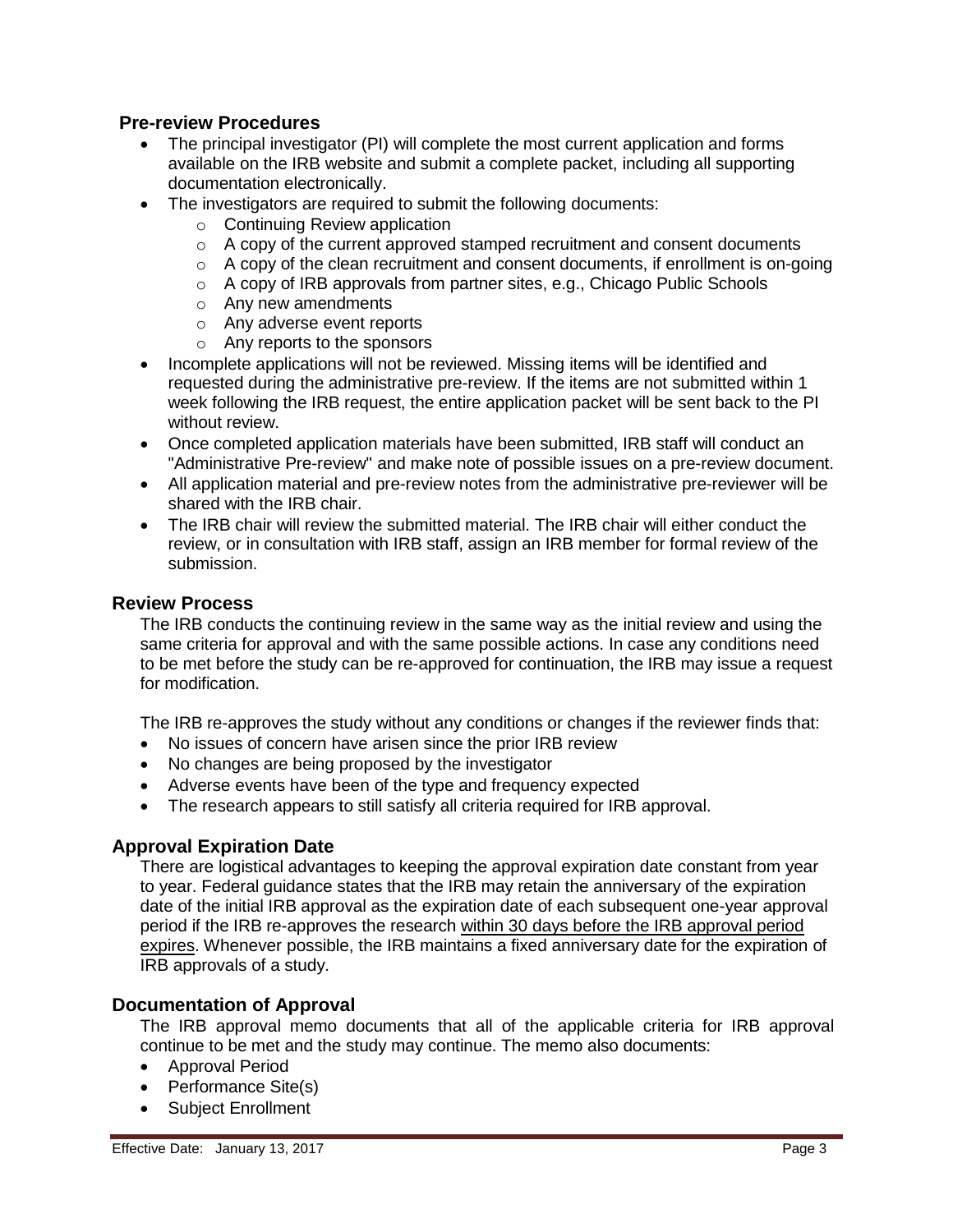- Funding
- Risk Level
- Vulnerable Population(s)
- Consent/Waiver(s) if applicable

#### **Submission Timeline**

The continuing review materials should be provided far enough in advance to allow for IRB review so that there will be no lapse in the study approval. The IRB must receive the materials at least 30 days prior to the expiration date in order to ensure timely review. The date by which the materials must be submitted is noted on the approval memo for the most recent review (i.e. initial review, last continuing review).

### **Review of Early Submissions**

If the materials are submitted and reviewed before the 30-day period preceding the study expiration date, they will be held by the IRB staff and reviewed within the 30-day period preceding the study expiration date to maintain the date for the expiration of IRB approval constant.

### **Review of Late Submissions**

If an application for continuing review is not submitted by the expiration date, the IRB will issue a suspension notice to the investigator. The investigator must suspend all research activities including, but not limited to subject contact, data collection, and data analysis until IRB approval is granted again for the study. The responsible IRB staff will follow up with the investigator to ensure that the application for continuing review is submitted as quickly as possible. Along with the materials required for continuing review, the investigator must also submit a memo documenting the reason for the lapse and identify steps that will be taken to prevent future lapses.

The IRB will complete the review of a late continuing review submission as soon as possible and the investigator may resume the suspended activities once approval of the research has been issued. The date that final approval extended by the IRB Chair or his/her designee will become the new "Date of IRB Approval." The date of expiration is calculated 365 days from the date of approval minus one day for a 12 month review interval.

The lapse in approval will be documented via a textbox on the approval memo. Research will be administratively closed 60 days after the expiration of IRB approval, if the materials for continuing review have not been submitted to the IRB.

#### **Regulations** [45 CFR 46.108](https://www.ecfr.gov/cgi-bin/retrieveECFR?gp&SID=83cd09e1c0f5c6937cd9d7513160fc3f&pitd=20180719&n=pt45.1.46&r=PART&ty=HTML&se45.1.46_1108) [45 CFR 46.109\(e\)](https://www.ecfr.gov/cgi-bin/retrieveECFR?gp&SID=83cd09e1c0f5c6937cd9d7513160fc3f&pitd=20180719&n=pt45.1.46&r=PART&ty=HTML&se45.1.46_1109) [45 CFR 46.110](https://www.ecfr.gov/cgi-bin/retrieveECFR?gp&SID=83cd09e1c0f5c6937cd9d7513160fc3f&pitd=20180719&n=pt45.1.46&r=PART&ty=HTML&se45.1.46_1108) [21 CFR 56.109\(f\);](https://www.accessdata.fda.gov/scripts/cdrh/cfdocs/cfcfr/CFRSearch.cfm?fr=56.109) [21 CFR 56.108\(a\)](https://www.accessdata.fda.gov/scripts/cdrh/cfdocs/cfcfr/cfrsearch.cfm?fr=56.108) OHRP, "Guidance on IRB [Continuing](https://www.hhs.gov/ohrp/regulations-and-policy/guidance/guidance-on-continuing-review-2010/index.html) Review of Research." November 10, 2010

#### **Author Reference**

NEIU IRB University of Louisville IRB SOP ["Continuation](http://louisville.edu/research/humansubjects/policies/lapse-in-approval) Review and Lapse in Approval"